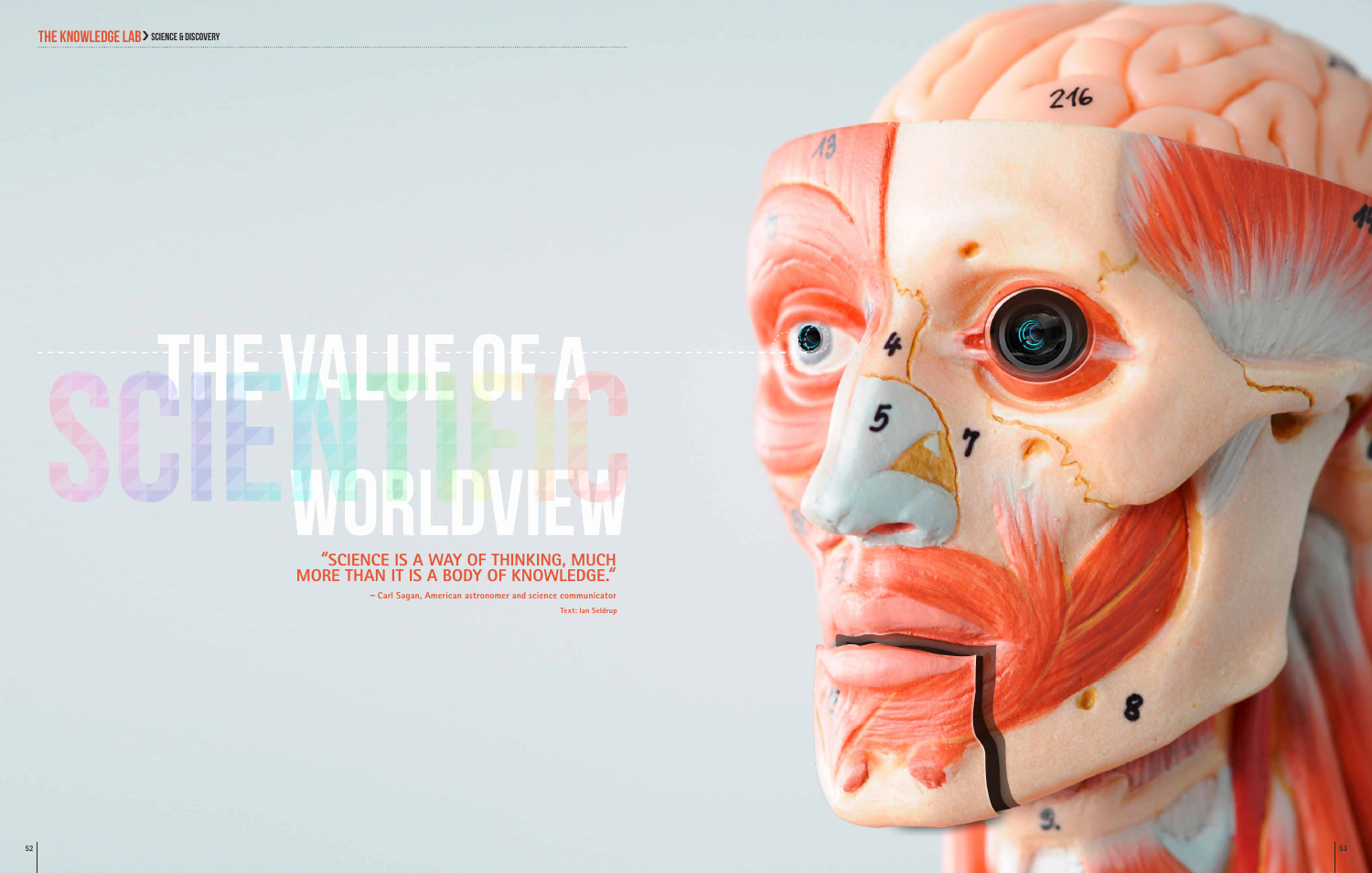

 The history of science is flush with examples of great men and women whose scientific work is of such significance that it has become part of our collective cultural heritage. Galileo, Newton, Darwin, Pasteur, Curie, Einstein, Freud – these pivotal figures, and countless others, have shaped our understanding of the cosmos, the planet, the particles that constitute matter, the human body and the mind, the origins of life itself.

Much more than just generating abstract ideas, science is responsible for laying the foundations of our tangible modern world. From the Industrial Revolution of the 18th century to the Digital Revolution of the present day, the achievements of science and engineering have been manifested in the technologies that surround us. From steamships and automobiles to industrial robots and the World Wide Web – everything has roots in the scientific endeavour, with innovation drawing on an ever-broadening, ever-

Science has been driving human civilisation deepening spectrum of knowledge in a vast number of different fields.

> But if the scientific enterprise is so uniquely successful, what exactly makes it special? Are there some basic perspectives and motivations behind every scientific mind? How does someone without scientific training begin to think more scientifically? And whilst we're developing our scientific view of the world, what do we do with any beliefs and traditions that don't seem to fit?



The scientific community encompasses a large cross-section of people working in both academia and industry: the physicists and chemists of the "physical sciences"; the ecologists, geologists and oceanographers of the "earth sciences"; the botanists, biologists and zoologists of the "life sciences"; the computer scientists, statisticians and mathematicians of the so-called "formal sciences", among many others. But whatever discipline they belong to, when it comes to their work, scientists of every stripe have certain shared views and methods. These beliefs and assumptions

about the world are what define scientists, provide guidance in what they do, and allow them to work collaboratively and with similar aims in mind. But what makes up the "scientific worldview"?

First and foremost, scientists see order in the apparent chaos of Nature. They believe that by carefully and systematically studying patterns of behaviour, a comprehensible and consistent picture will emerge, where laws and principles that describe one part of the world can be applied to similar situations elsewhere. From the scientific viewpoint, even if some natural phenomenon cannot be adequately explained – or even if there is never an adequate explanation – it can still, in principle, be explained. The limits of our intellect and ingenuity are the only real obstacles to overcome in creating knowledge about the universe.

Second, scientists appreciate that by studying the world and coming up with scientific explanations for observed phenomena, there is always a possibility that those explanations may change – or even be completely wrong. This goes to the heart of the scientific endeavour: what scientists think they know may need to be modified if new observations come to light that are not well explained or if another explanation fits the observations better. For this reason, an explanation that can be shown to fit the data, reliably and consistently, is referred to as a theory. Scientific theories can and do change – this is an expected and accepted part of science.

 The third and final pillar of the scientific worldview is an admission about the limitations of science. The nature of the scientific enterprise means that there are many things that simply can't be treated scientifically. Every natural phenomenon



The procedure used for scientific enquiry is referred to as the scientific method. It's most easily formulated as a series of distinct steps, but in practice different situations and different scientific disciplines may require additional steps, the steps to be followed in a different order, or more or less emphasis on some steps than on others. Ultimately, though, the method attempts to build knowledge about the world in a consistent, reliable and reasoned fashion – in line with the scientific worldview. Here's a typical formulation of the steps:

> **Testing**: Determine whether the predictions are correct by carefully carrying out experiments.

hypothesis. If it isn't, consider what to do next, such as testing other predictions from the hypothesis, or formulating a new hypothesis.

### **DESCRIPTION**: Observe and describe a phenomenon or phenomena.

**Hypothesis**: Formulate a hypothesis to explain the phenomena.

**PREDICTION: Use the** hypothesis to predict the results of new observations, or the existence of other phenomena.

**Analysis**: Examine the results of experiments, establishing whether

the experimental evidence is strong enough to support the

Experimental measurement can never be perfectly precise. (Indeed, for scientists, it's of no value to give a measurement without quoting the experimental error.) Therefore, an essential component of science is minimising systematic errors that could lead to false conclusions. In the history of science, there have been many examples of systematic errors being the real cause of "great new discoveries". Equally, true discoveries have also been overlooked when scientists have dismissed important systematic "background" data.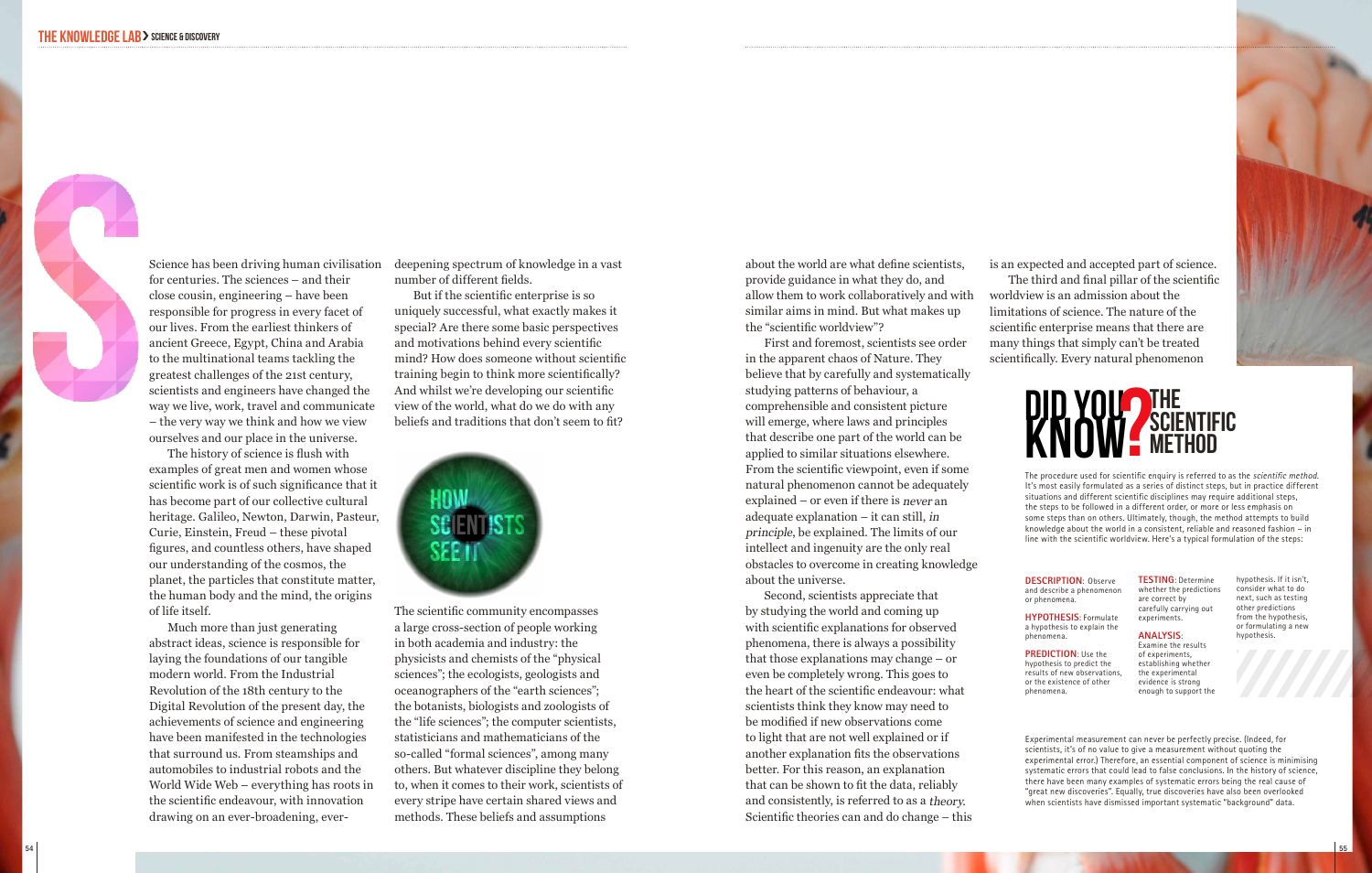might have a scientific explanation (even if current scientific knowledge is inadequate to explain it), but scientific methods cannot, for example, be used to decide what is right and wrong, predict whether you'll win the lottery next week, or verify that Jesus performed miracles.

At its best then, the scientist's worldview has many merits: it is rational and questioning, it strives for the continual refinement of knowledge and is always open to challenges, and it does not claim to provide answers to every problem.

## Thinking Like a Scientist

Albert Einstein once said: "I have no special talents. I am only passionately curious." Certainly, the theoretical physicist's passion and curiosity cannot be faulted, but concerning his gifts he was surely being too modest. Every great scientist, indeed any good scientist, shares

certain skills and abilities that enable them to undertake their work. As well, although scientists from different disciplines differ in the details of how they go about their work, there is agreement within the community about what makes an investigation scientific (see box on previous page: The Scientific Method). These general characteristics of scientific enquiry are utilised by working scientists of all disciplines, but they can just as usefully be employed by anyone interested in thinking more like a scientist when tackling day-to-day problems.

**Logically imaginative:** Firstly, and above all, science requires a certain combination of creativity and logic. Even the most far-fetched scientific ideas must be developed using logical, rational and common-sense arguments where conclusions follow from the assumptions made and the evidence gathered. Scientific Logically imaginative: Firstly, and<br>
and surface and surface in a surface of the most far-fetched scientific ideas<br>
and sollect<br>
the most far-fetched scientific ideas<br>
must be developed using logical, rational<br>
and common-

**BLIND SCIENCE** DID YOU?

Removing bias is a hallmark of good science. Careful measures need to be taken to design experiments that avoid introducing bias, particularly where human subjects are involved. For instance, a clinical trial must be designed to eliminate all sources of bias if the effectiveness of a new medicine is to be shown. This is an example of where "blinded" approaches to experimentation are crucial. In a blinded experiment, either the subjects of the experiment or those administering the experiment, or both, are not made aware of any information about the experiment that could lead to biased results.

In a randomised double-blind experiment, a common approach in medicine, both the experimenter and the test subjects are blinded. In such clinical trials, patients are randomly assigned to the drug under investigation and a control drug – either an established drug or a placebo (a dummy treatment with no therapeutic effect) – and neither researchers nor patients know which patient is receiving which drug. Both drugs are prepared so that they cannot be distinguished; for instance, they have the same taste and appearance.

But what kinds of bias are avoided by designing a clinical study in this way? In the researcher's case, for example, if it were known that the new drug had undesirable side effects, a doctor might have (subconsciously) avoided giving frailer patients the new treatment, instead assigning them to the control drug. In the patient's case, if they knew they were receiving the new drug rather than the dummy drug, for example, their faith in the new drug might have made them feel better – the placebo effect – even if the drug wasn't actually effective. Situations such as these would unfairly distort the results of a trial.

ideas that fail on this logical level – however creative they are – will eventually be picked apart by other scientists.

Imagination alone is not enough – this is what sets science apart from science fiction. Charles Darwin's theory of evolution by natural selection may seem intuitively obvious today, but in the mid-19th century when the theory was published – well before the word "gene" had been invented – his idea was a brilliant stroke of invention. More than that, however, his theory was presented using clear, reasoned arguments and supported by years of carefully collected evidence.

**Evidence-based:** The need for solid evidence to back up any scientific claim is the second aspect of scientific enquiry. Without properly collected data to support it, whether obtained through passive observation of a natural phenomenon or by carefully setting up experiments in a laboratory, a scientific idea cannot be tested. This gathering of data can be as straightforward as collecting things, such as fossils or beetles, to demonstrate patterns, or as complex as conducting a clinical trial to determine the dose of a new drug.

The value scientists place on evidence means not just that experimental procedures must be very precisely applied, that conditions must be carefully controlled and techniques constantly improved, but also that the instruments used to collect data – from the humble optical microscope to the massive radio telescopes that probe deep space – must produce accurate, high-quality results. A scientific theory has to stand up to scrutiny, so the evidence gathered to support the theory must be sound and reproducible by others.

**Predictive:** Since a given theory can only be supported by a finite amount of evidence, a valuable scientific theory must also be able to predict relevant observations that are

yet to be made. A theory's power to predict doesn't only refer to future events: evidence from past events that is uncovered must also be encompassed by a valid theory.

A good example is what would later be called the "Big Bang Theory", but what began as Georges Lemaître's 1927 proposal that the universe expanded from a "primeval atom". Although the theory brilliantly explained various outstanding cosmological problems of the time, scientists as accomplished as Fred Hoyle and Albert Einstein refused to take it seriously. Then, in 1948, Robert Herman and Ralph Alpher made a crucial prediction: if the Big Bang Theory was correct, the explosion would leave behind a "heat signature" that could, in principle, be measured. When this distant echo of the Big Bang – the cosmic microwave background radiation – was discovered in 1964, a significant majority of the cosmological community was quickly on-board.

The development of the Big Bang Theory is typical of the way many scientific theories take form: a series of interrelated and layered ideas, each building on the demonstrated success of others, and each supported by a gradually widening, more persuasive body of evidence.

**Unbiased:** While the requirement of logic, supporting evidence and predictive power in scientific enquiry sounds highly compelling, it's unsafe to assume that the people that conduct their science around these principles are infallible. All good scientists are aware of the possibility of bias being introduced into measurements, or in the interpretation of results, or even in deciding what should or should not be studied. Ethnicity, nationality, age, gender, politics and religious beliefs can all play a part in influencing a scientist's choices, interpretations and conclusions. And, of course, aside from unintended Unbia<br>logic, s<br>power<br>compel<br>people

**"Nothing has such power to broaden the mind as the ability to investigate systematically and truly all that comes under thy observation in life. - Marcus Aurelius**

**"I am among those who think that science has great beauty.** A scientist **in his laboratory is not only a technician: he is also a child placed before natural phenomena which impress him like a fairy tale." - Marie Curie**

**"What is a scientist after all? It is a curious man looking through a keyhole, the keyhole of Nature, trying to know what's going on." - Jacques Yves Cousteau"**

**Science is the great antidote to the poison of enthusiasm and superstition." - Adam Smith "The whole of** 

**science is nothing more than a refinement of**  everyday thinking. **- Albert Einstein**